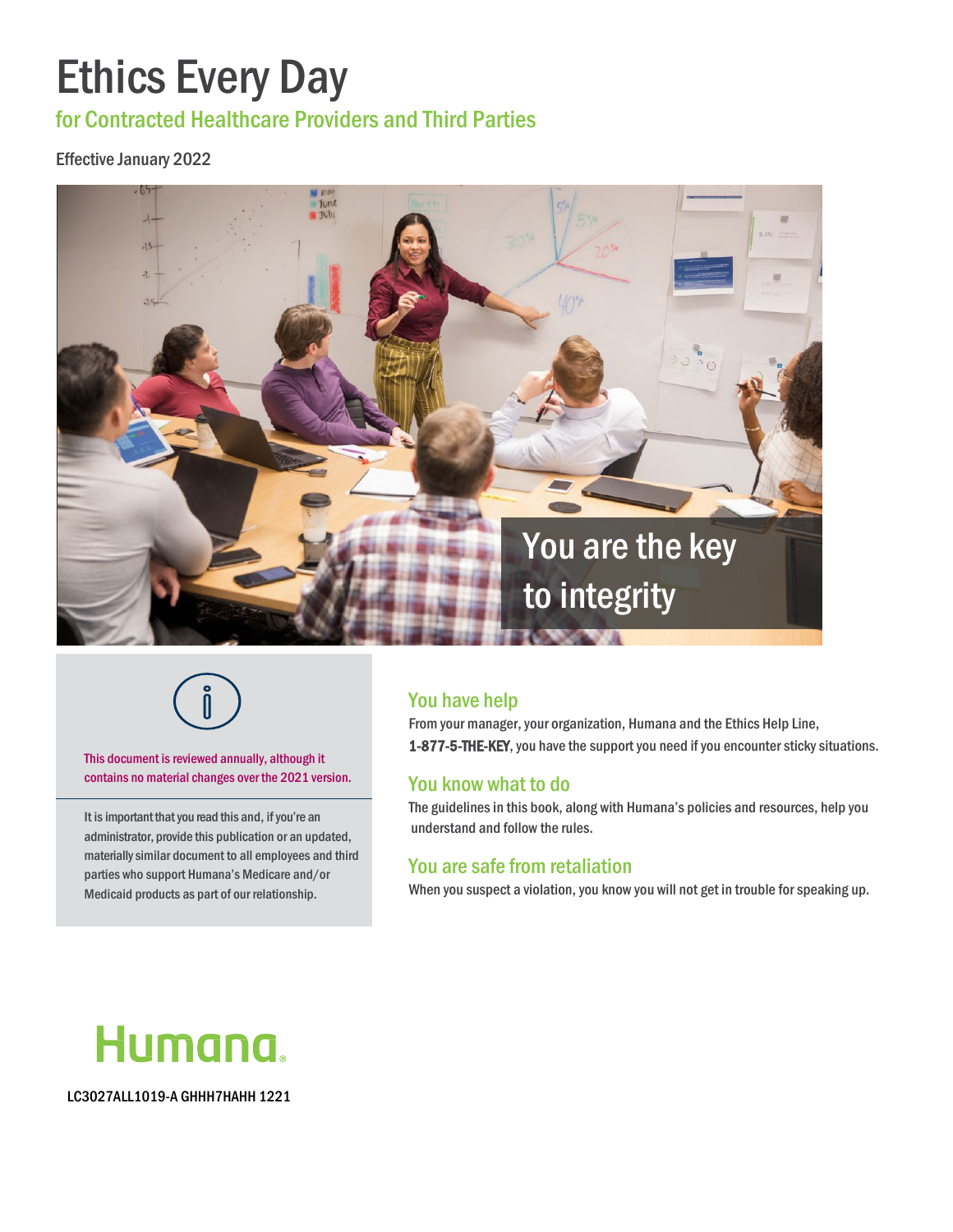# We are all the key to integrity



## Humana's dream is underscored by Humana's values

- Inspire health
- Cultivate uniqueness
- Rethink routine
- Pioneer simplicity
- Thrive together

We encourage your organization to consider these perspectives in its approach to the ongoing fulfillment of obligations to Humana.

#### Dear partner in ethics and compliance,

We appreciate all you do to maintain the highest ethical standards in your business interactions. Your actions enable us to do the same, while also contributing to our combined success.

Humana's dream is to help people achieve lifelong well-being. Part of realizing that dream is a steadfast commitment to achieve the highest ethical standards, something we have been doing for more than 50 years. The values and ethical principles we share help us as we strive to deliver a perfect experience. It takes all of us working together, living our values, taking ownership of our actions, and following state and federal legal requirements that govern our industry to create that perfect experience.

In this spirit, we offer you, your employees and contracted third parties an important part of our Enterprise Compliance Program: Ethics Every Day for Contracted Healthcare Providers and Third Parties. This document outlines our program's standards of conduct requirements for you.

Our Enterprise Compliance Program will help you with questions or concerns. If you prefer, you can reach out to your leader, another leader outside your team or the independently staffed Ethics Help Line (1-877-5-THE-KEY o[r www.ethicshelpline.com\).](https://ethicshelpline.tnwreports.com/)

Thank you for your ongoing efforts. When we do the right thing in the right way for the right reasons, we thrive together.

Sincerely,



Kurt J. Hilzinger Chairman of the Board



Brue Brownal

Bruce Broussard President and Chief Executive Officer



Som of all

Sean J. O'Reilly Senior Vice President and Chief Compliance Officer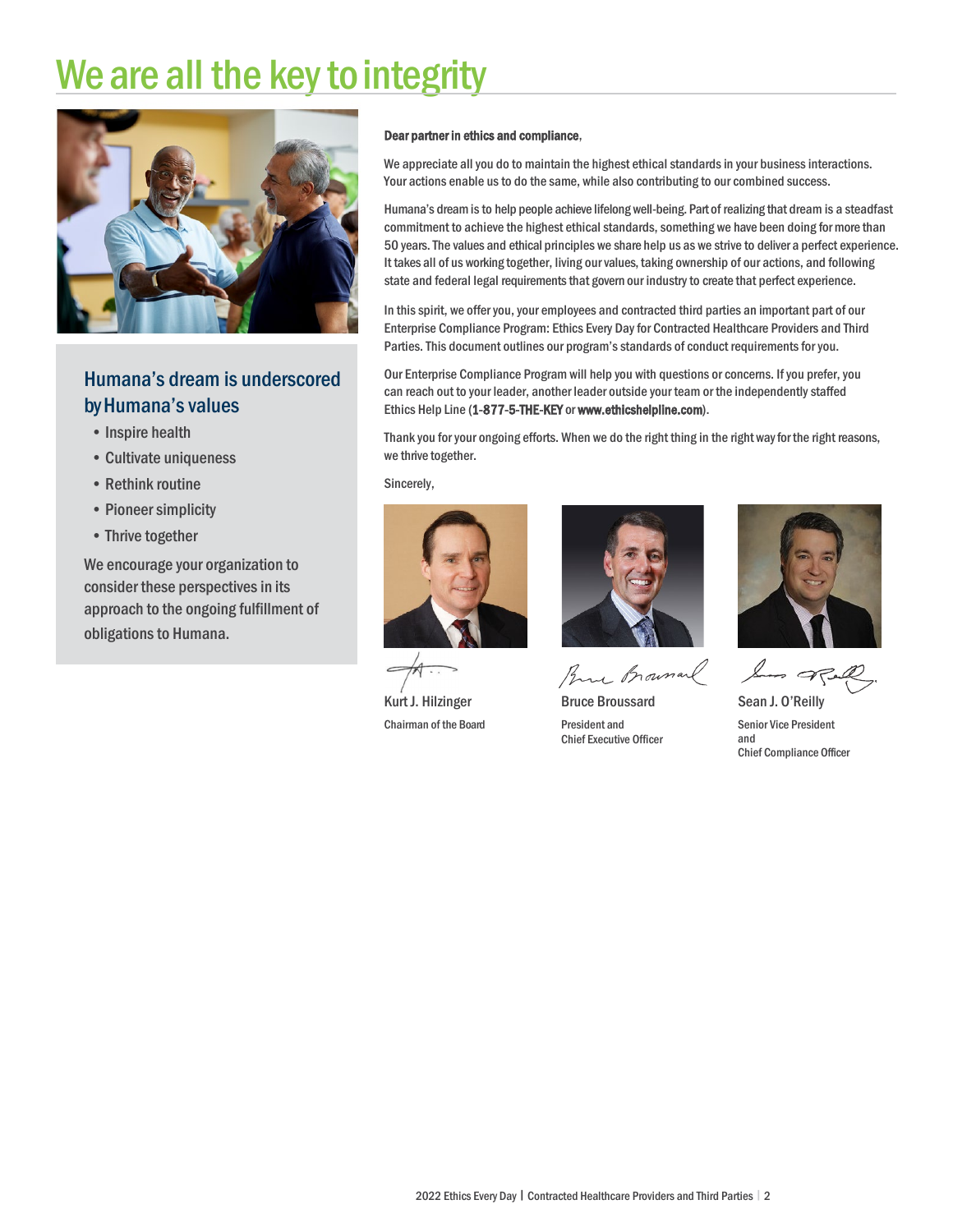# **Staying on track**

# Key requirements

The locations of the key requirements from each section of this document are listed below.

| You are required to                                                                                                                                            | <b>Where addressed</b> |
|----------------------------------------------------------------------------------------------------------------------------------------------------------------|------------------------|
| <b>Make ethical decisions</b>                                                                                                                                  | 5                      |
| Report suspected noncompliance with the Standards of Conduct or any applicable law or regulation                                                               | 5, 6, 7                |
| Be familiar with the concepts of fraud, waste and abuse (FWA)                                                                                                  | 8                      |
| Not make business decisions motivated by personal considerations or relationships                                                                              | 9                      |
| Refrain from discussing, giving or offering anything of value, including employment, to anyone on<br>Humana's behalf, unless permitted by law or Humana policy | 9                      |
| Treat Humana customers, including member representatives and caregivers, with respect and make every effort to protect their<br>health, safety and welfare     | 10                     |
| Not intimidate or retaliate against anyone you interact with in performing your role for Humana                                                                | 11                     |
| Protect beneficiary, member and Humana information                                                                                                             | 12                     |
| Follow all applicable laws, rules and regulations                                                                                                              | 13                     |
| Those in a leadership role also are required to                                                                                                                |                        |
| Foster an ethical and compliant culture                                                                                                                        | 5                      |
| Not employ or contract with ineligible parties                                                                                                                 | 8                      |
| <b>Violations</b>                                                                                                                                              |                        |
| Suspected violations will be investigated                                                                                                                      | 11                     |
| Disciplinary actions will be taken when violations occur                                                                                                       | 11                     |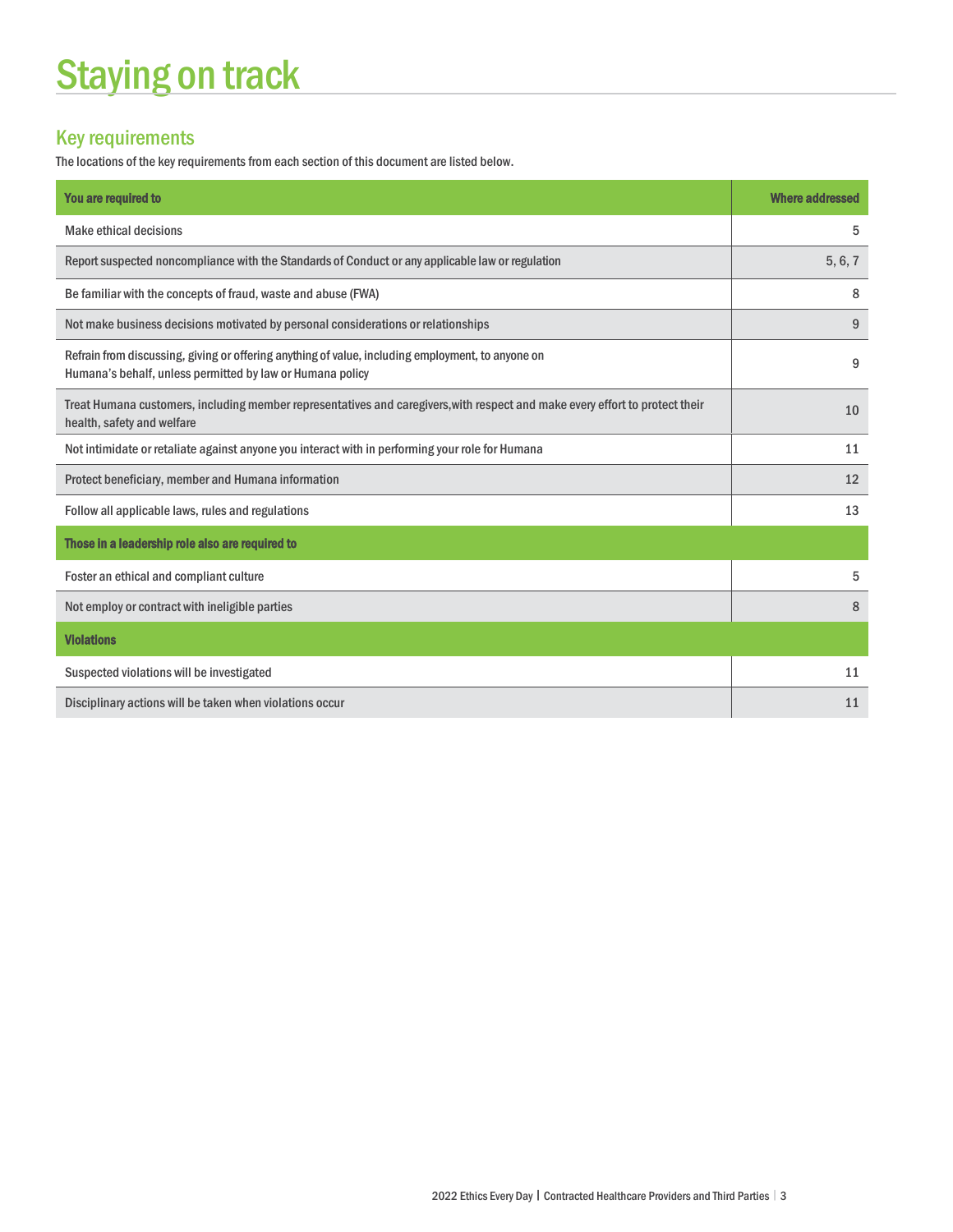# Table of contents

| <b>Our expectations</b>                              | 5  |
|------------------------------------------------------|----|
| • Who should read this document                      |    |
| • Our principles                                     |    |
| • Keep in mind                                       |    |
| • Leaders' responsibility                            |    |
| You know what to do                                  | 6  |
| <b>You have help</b>                                 |    |
| • Resources                                          |    |
| • Privacy or security breaches                       |    |
| <b>Fraud, waste and abuse</b>                        | 8  |
| • Requirement to report FWA                          |    |
| Ineligible parties                                   | 8  |
| <b>Conflicts of interest</b>                         | 9  |
| • Possible conflicts of interest                     |    |
| <b>Gifts, favors, job opportunities</b>              |    |
| and entertainment                                    | 9  |
| <b>Working with Humana customers</b>                 | 10 |
| • Cultural competency                                |    |
| • Safety and welfare                                 |    |
| • Reporting suspected abuse, neglect or exploitation |    |
| You am safe from retaliation                         | 11 |
| • Investigation of suspected violations              |    |
| <b>Disciplinary standards</b>                        | 11 |
| <b>Handling of information</b>                       | 12 |
| <b>Foundation for approach to business</b>           | 13 |
| • Overview<br>• Environmental commitment             |    |
|                                                      |    |
| <b>Index</b>                                         | 14 |

Humana is ultimately responsible for ensuring the actions of those who support Humana business, including contracted healthcare providers and third parties, are compliant with applicable laws, rules and regulations.

#### KEY TERMS

You will see the terms below throughout this document, and they are defined as follows:

Associate – A Humana employee.

Compliance Policy – The Compliance Policy for Contracted Healthcare Providers and Third Parties, a detailed listing of Humana's compliance requirements for healthcare providers and third parties and how to meet them, along with overviews of, and links to, resources and applicable laws and regulations.

Healthcare providers and third parties - Any non-associate contracted, directly or indirectly, to perform a business function or provide goods or a service for or on Humana's behalf. These may also be referred to as first tier, downstream and related entities (FDRs). Some examples of third parties are delegated and non-delegated healthcare providers, delegated entities, pharmacies, sales agents, sales agencies, vendors, suppliers, contractors and delegates.

– Vendors and suppliers of administrative goods and services are considered third parties.

Humana (or the company) - Refers to Humana Inc. and its wholly owned subsidiaries.

#### TERMS SPECIFIC TO FRAUD, WASTE AND ABUSE (FWA):

Abuse – Includes any action(s) that may, directly or indirectly, result in one or more of the following:

- Unnecessary costs to the healthcare system, including the Medicare and Medicaid programs
- •Improper payment
- Payment for services that fail to meet professionally recognized standards of care
- •Services that are medicallyunnecessary

Abuse involves payment for items or services when there is no legal entitlement to that payment and the entity supporting Humana (e.g., a healthcare provider or supplier) has not knowingly and/or intentionally misrepresented facts to obtain payment.

Abuse cannotalwaysbe easilyidentified, becausewhatis "abuse" vs. "fraud" depends on specific facts and circumstances, intent and prior knowledge, and available evidence, among otherfactors.

Fraud – Knowingly and willfully executing, or attempting to execute, a scheme or artifice to defraud any healthcare benefit program or to obtain (by means of false or fraudulent pretenses, representations or promises) any of the money or property owned by, or under the custody or control of, any healthcare benefit program (18 U.S.C. § 1347).

Waste - Overutilization of services or other practices that, directly or indirectly, results in unnecessary costs to the healthcare system, including the Medicare and Medicaid programs. Waste is not generally considered to be caused by criminally negligent actions, but by the misuse of resources.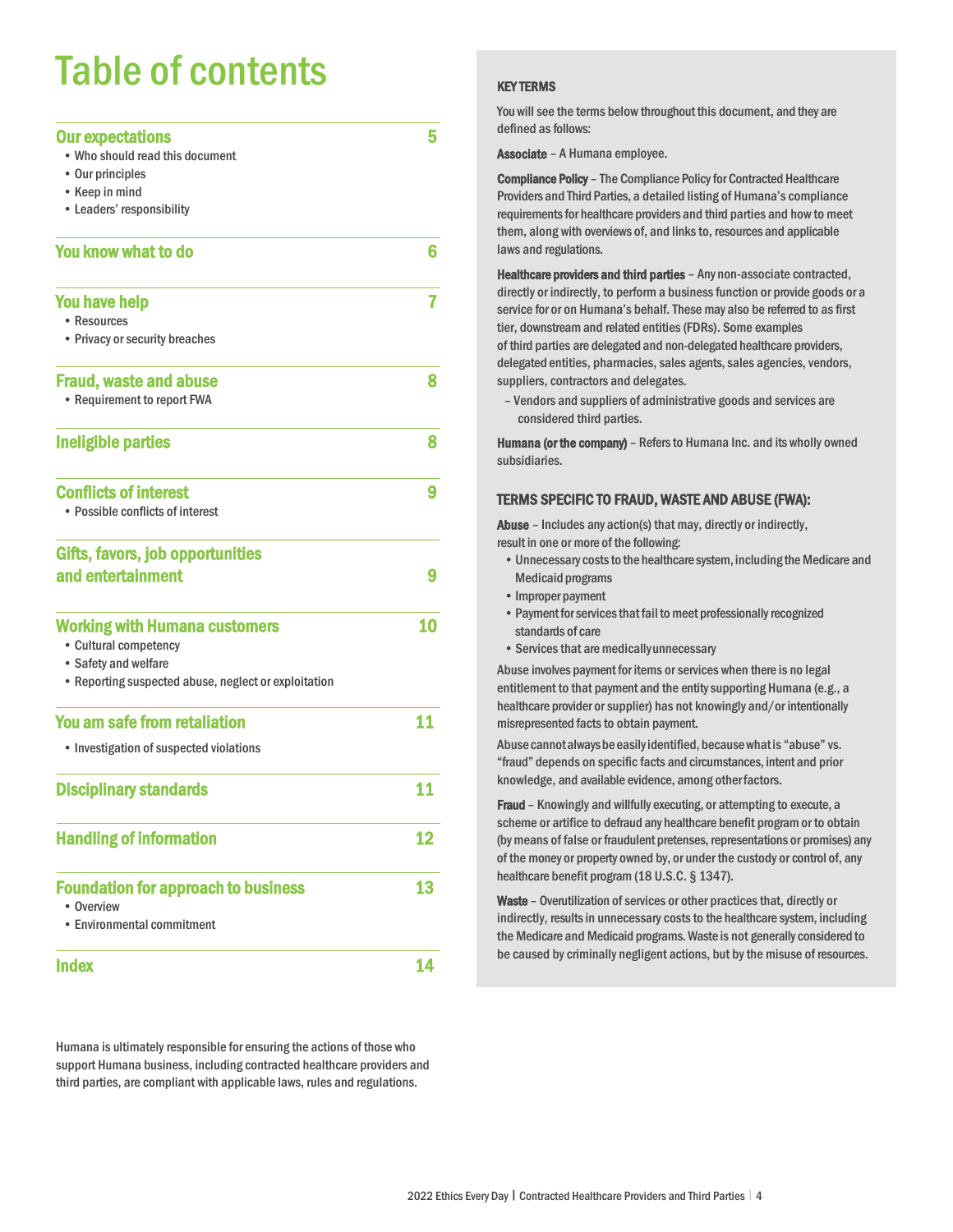# Our expectations



These principles are intended as guides that reflect the collective good judgment and common sense of us all, not a comprehensive set of rules or legal advice.

Q: What should I do if my supervisor or manager asks me to do something I think violates this document or related policies or is illegal?

A: Immediately report the request to a level of management above your supervisor or manager, Humana's Ethics Office or the Ethics Help Line. The matter will be investigated promptly so you receive proper guidance.

## The bottom line

Leaders must foster an ethical and compliant culture.

### Who should read this document

This document is for everyone who performs a business function or provides a service for or on our behalf. It is not limited to those who define themselves as healthcare providers or third parties, but includes their employed and contracted staff and organizations serving them.

### Our principles

This document is closely aligned to the standards of conduct (Ethics Every Day) distributed to associates and is publicly available here:

#### <https://humana.gcs-web.com/corporate-governance>

Both versions reaffirm our commitment to integrity as the cornerstone of behavior for anyone who acts on our behalf—a member of the board of directors, the CEO, a part-time temporary worker, etc. —regardless of whether the person is an employee.

The guidelines in this document are meant to help all of us better understand what we believe to be in the best interest of our constituencies, including customers, members, patients, member representatives and /or caregivers, clients, associates, shareholders, those with whom we do business and the public at large. As a result, we will provide value, service and guidance to become the role model for the healthcare industry.

Therefore, it's important to conduct ourselves in an ethical, legal and above-board manner. The quality of healthcare providers' and third parties' products and services affects the quality of Humana's products and services.

Understanding this commitment and willingness to raise ethical concerns are essential to the wellbeing of Humana's customers, members, patients, member representatives and/or caregivers and clients, as well as the success of both your organization and Humana.

### Keep in mind

No matter what the situation:

- Remember the ripple effect—your actions have an impact on everyone around you.
- Don't forget it's OK to ask—if something doesn't feel right, use the resources identified in this policy to share your concerns.

Our ethical principles are the framework for the Compliance Policy, which also integrates requirements outlined in the Medicare Managed Care Manual, Chapter 21, and Prescription Drug Benefit Manual, Chapter 9 guidelines published by the Centers for Medicare & Medicaid Services (CMS). Please refer to the Compliance Policy for how to align ethical behavior with compliance requirements.

#### Leaders' responsibility

We expect leaders to set the example:

- •Provide sufficient information to those supporting your organization to comply with laws, rules and regulations to meet obligations to Humana.
- Foster a culture that encourages everyone to communicate concerns when they arise.
- Never sacrifice ethical and compliant behavior in the pursuit of business objectives.
- Have business ethics requirements for your organization, includinga formal program for ethics, compliance and ongoing related training; you also may adopt this document.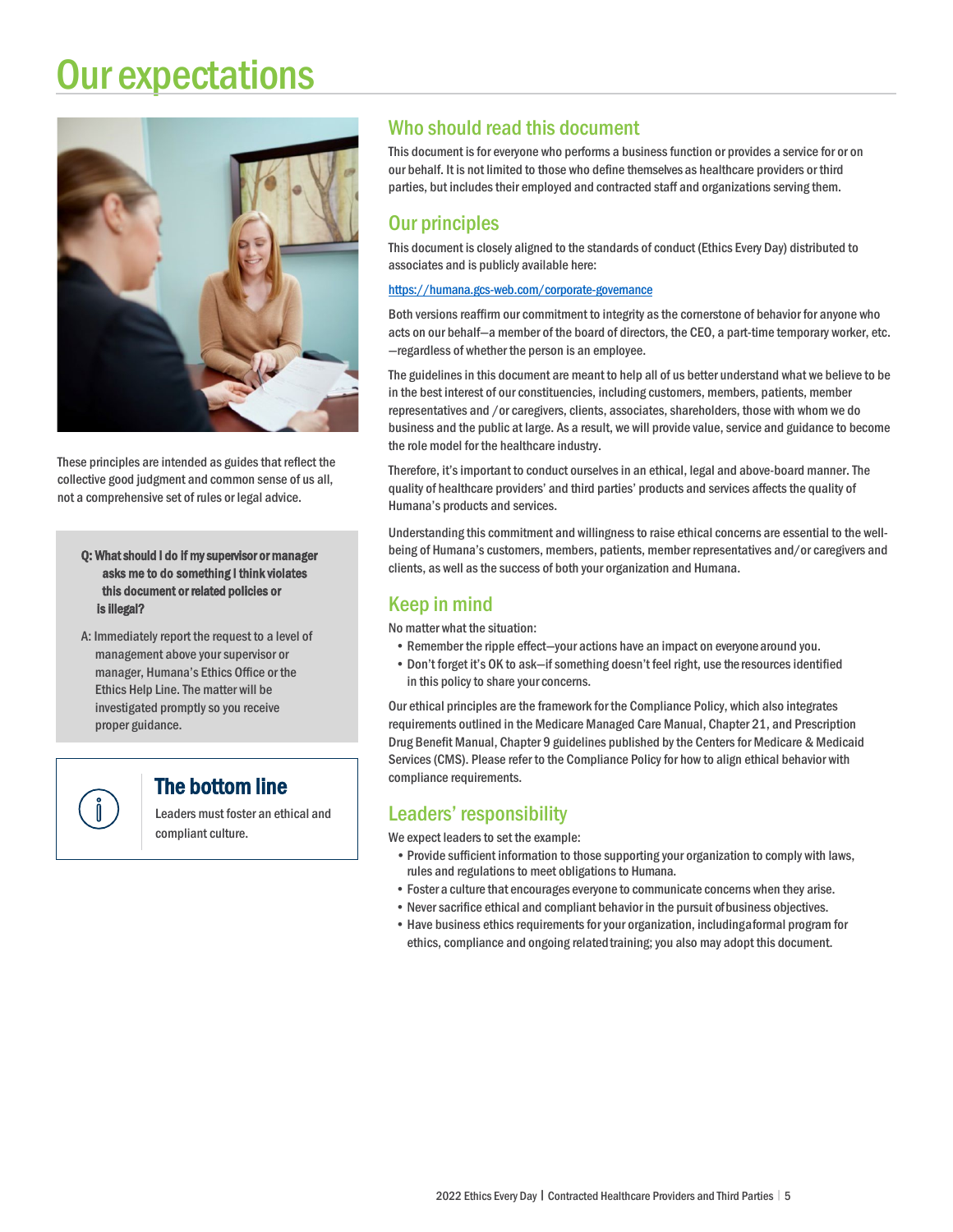### Four powerful principles steer us away from mistakes we never intended to make

- 1. Honesty and respect to all. Act fairly and honestly with those who are affected by your actions, and respect and value those you serve by treating them the way you and they would want to be treated.
- 2. Compliance with laws and focus on quality. Comply not only with the letter of all applicable laws, regulations and regulatory guidance, but also with the spirit of the law, regulation or regulatory guidance. Act in such a manner that the full disclosure of all facts related to any activity would reflect favorably on the company or you. Ensure everything is done right the first time and everytime.
- 3. Responsibility for actions. Adhere to the highest ethical standards of conduct in all business activities and act in a manner that enhances Humana's standing as a corporate citizen and ethical competitor within the business community. Pursue no business opportunity that requires violation of these principles. Communicate openly, place customers' needs first and act appropriately, according to Humana'svalues.
- 4. Responsibility for reporting violations. All of us are responsible for reporting suspected ethical or compliance violations and issues. Humana promotes relationships based on mutual trust and respect and provides an environment in which a company practice can be questioned without fear of adverse consequences.

It is important to report to Humana any questionable activity because ethical violations are not always the result of an intentional disregard of ethical standards.

### Questions to ask yourself

If you're confronted with a situation that you're unsure how to handle, use these questions to guide your actions:

- •Am I following approved companypractices?
- Am I causing harm to someone?
- Can I defend my actions to my leader, co-workers, associates and the public?
- Am I appropriately protecting information about the company from disclosure to external or internal parties?
- Am I protecting the information of our customers, members, patients, clients, associates and shareholders?
- Am I living up to my personal code of behavior?
- •Will my actions give the appearance of being illegal or unethical?
- •Will my actions bring discredit to any co-workers, associates or the company if disclosed to the public?

#### Phrases you hear, read or think may signal a problem

- "It's just between you and me ..."
- "Well, maybe just this once …"
- "Nobody will ever know."
- "It doesn't matter how it gets done as long as it gets done."
- "Everyone does it."
- "What's in it for me?"
- "Don't contact the Ethics Help Line."
- "Remember, we didn't have this conversation."
- "If they don't ask, don't tell."



## The bottom line

You must make ethical decisions and report suspected noncompliance.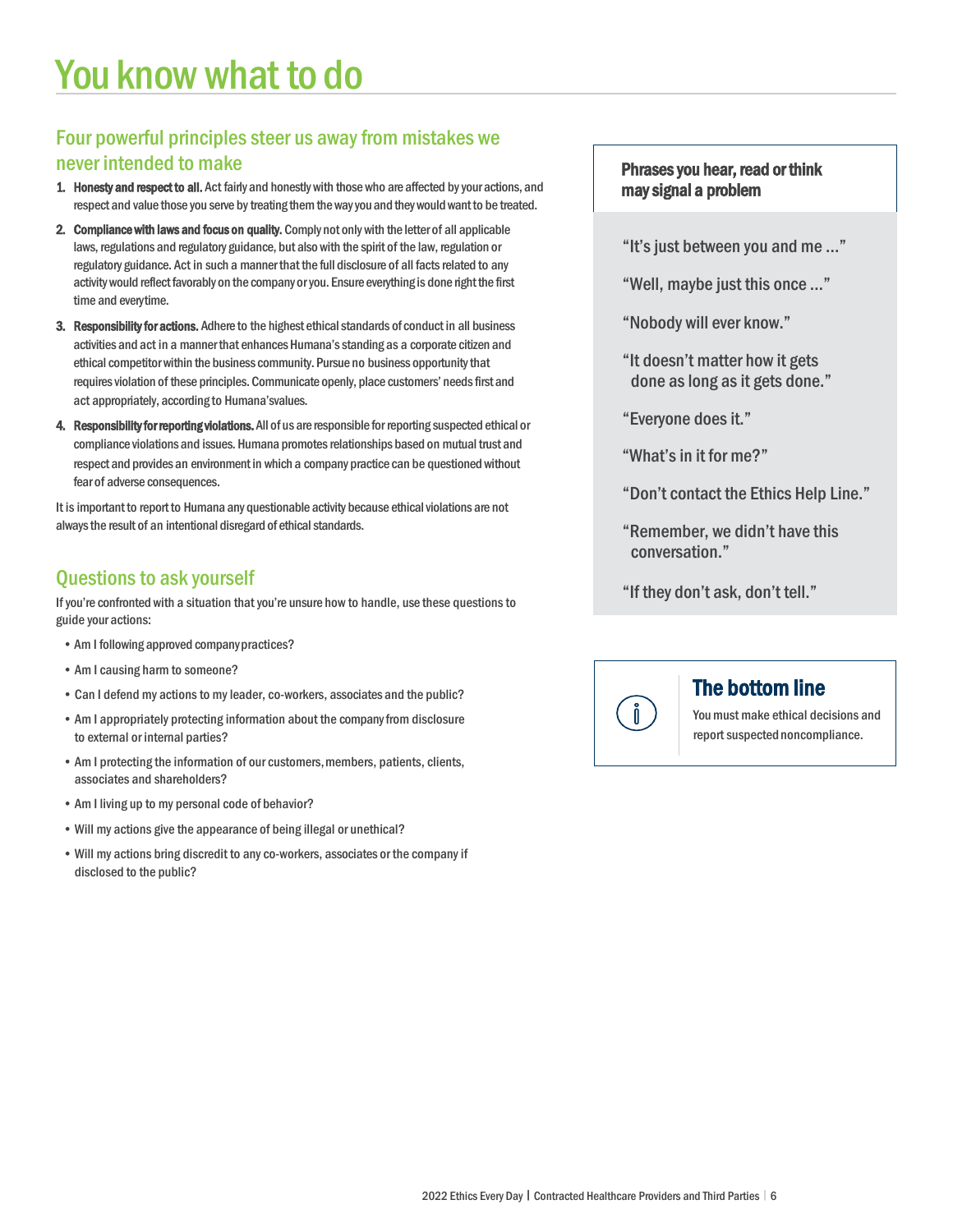# You have help



You can choose the option you feel most comfortable using.



You must report suspected noncompliance.

#### An abundance of resources is available to make you feel comfortable speaking up.

Sometimes it's hard to report concerns or admit you don't know something. That's why Humana makes it easy to be heard.

#### **Resources**

For raising issues, asking questions and reporting suspected violations:

- Leader: Ask your leader for advice.
- Other leadership: Speak to the next level of leadership.
- Humana's Ethics Office: Contact via email at [ethics@humana.com.](mailto:ethics@humana.com)
- Ethics Help Line: Call 1-877-5-THE-KEY (1-877-584-3539) or visi[t www.ethicshelpline.com.](https://ethicshelpline.tnwreports.com/) 
	- Available 24 hours a day, seven days a week.
	- Calls are confidential and can be made anonymously.
	- Calls will not be traced or otherwise identified.
	- Staffed by trained, external non-Humana representatives.
	- Reports are documented and forwarded to Humana's Ethics Office for review and determination of action, including referrals to internal departments for investigation.
- Special investigations referral: Report suspected incidents of fraud, waste and abuse to SIU: 1-800-614-4126[, siureferrals@humana.com,](mailto:siureferrals@humana.com) fax 1-920-339-3613 or contact the Ethics Help Line.

#### Privacy or security breaches\*

#### A Humana third party with a signed Business Associate Agreement with Humana must report the following to Humana within five days of discovery:

improper disclosure of or access to information or systems related to Humana, including, but not limited to, beneficiary or member information.

All information thatshould be includedwhen reporting the breach is outlined in the Business Associate Agreement. Any of the following methods may be used to report the breach to Humana:

#### Mail

Humana Inc. Privacy Office 500 W. Main St. Louisville, KY 40202

Fax

1-502-508-3700

Email [privacyof](mailto:privacyoffice@humana.com)fice@humana.com

\*Due to the nature of these issues, reporting them anonymously is not an option.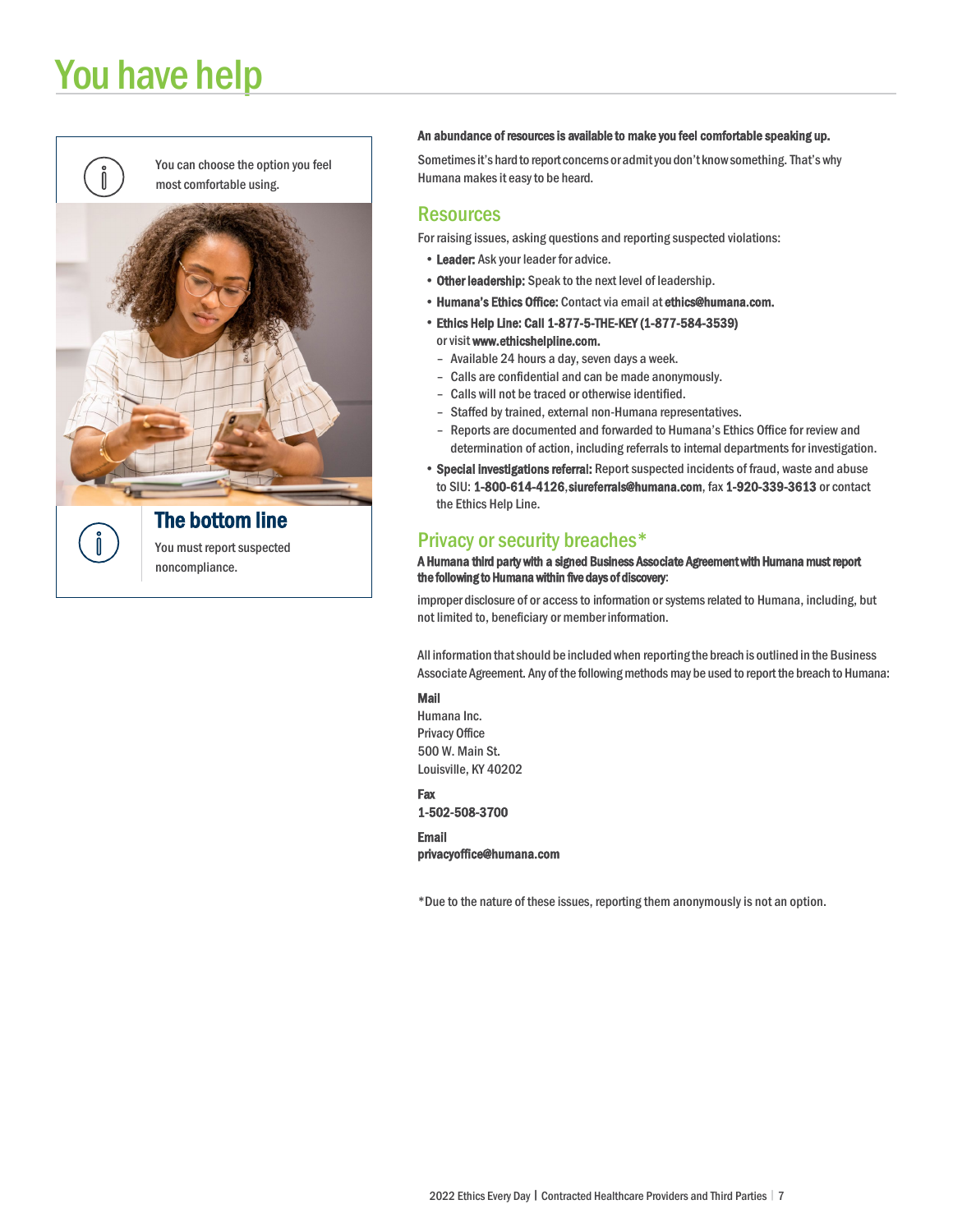# Fraud, waste and abuse (FWA)

The detection, correction and prevention of FWA is essential to maintaining a healthcare system that is affordable for everyone. State and federal law enforcement agencies are increasingly focused on investigating healthcare FWA.

#### Examples of FWA include but are not limited to:

- Defrauding or attempting to defraud the healthcare system
- Lying, using false pretenses or making false statements or promises to get money from the healthcare system
- Using the identifying information of another person to defraud the healthcare system
- Misusing resources or services, which results in unnecessary costs to the healthcare system
- Providing inaccurate diagnosis codes to Humana
- Taking any action that leads to a payment from the healthcare system that is improper, for substandard care or for medically unnecessaryservices

Even if you don't intentionally lie or misrepresent facts, you still could be committing fraud, waste and abuse if you are paid by the healthcare system but are not actually entitled to the money.

#### Requirement to report FWA

Everyone who performs a function that in some way supports Humana business is required to report suspected FWA to one of the designated contacts in the "You have help" section on the previous page. Humana has zero tolerance for any activity that constitutes fraud, waste or abuse.

For more information on FWA, including applicable government regulations, refer to Humana's Compliance Policy.



## The bottom line

You must be familiar with FWA concepts.

# Ineligible parties

The government requires us to refrain from contracting with or employing those who have engaged in certain types of activities. Such parties include healthcare providers and third parties, their employees and those they contract with to perform functions to meet obligations to Humana that have been or are:

- Convicted of a criminal offense related to healthcare
- Listed as excluded or otherwise ineligible for participation in federal healthcare programs\*
- Identified and listed on the Executive Order 13224 Blocking Property and Prohibiting Transactions with Persons Who Commit, Threaten to Commit, or Support Terrorism
- Listed on the exclusion list\* of either the Department of Health and Human Services' Office of Inspector General or the General Services Administration System for Award Management
- Convicted of any felony involving dishonesty or a breach of trust (ViolentCrime Control and Law Enforcement Act of 1994)

These individuals, their employees and those with whom they contract to perform functions to meet obligations to Humana are ineligible for having or supporting any contractual relationship with Humana.

\*There may be instances where some person or entity was previously listed as excluded, but that status has been removed. In such a case, Humana should be contacted so it can determine whether the involved party(ies) may support Humana.

## The bottom line

Those in leadership roles must not employ or contract with ineligible parties.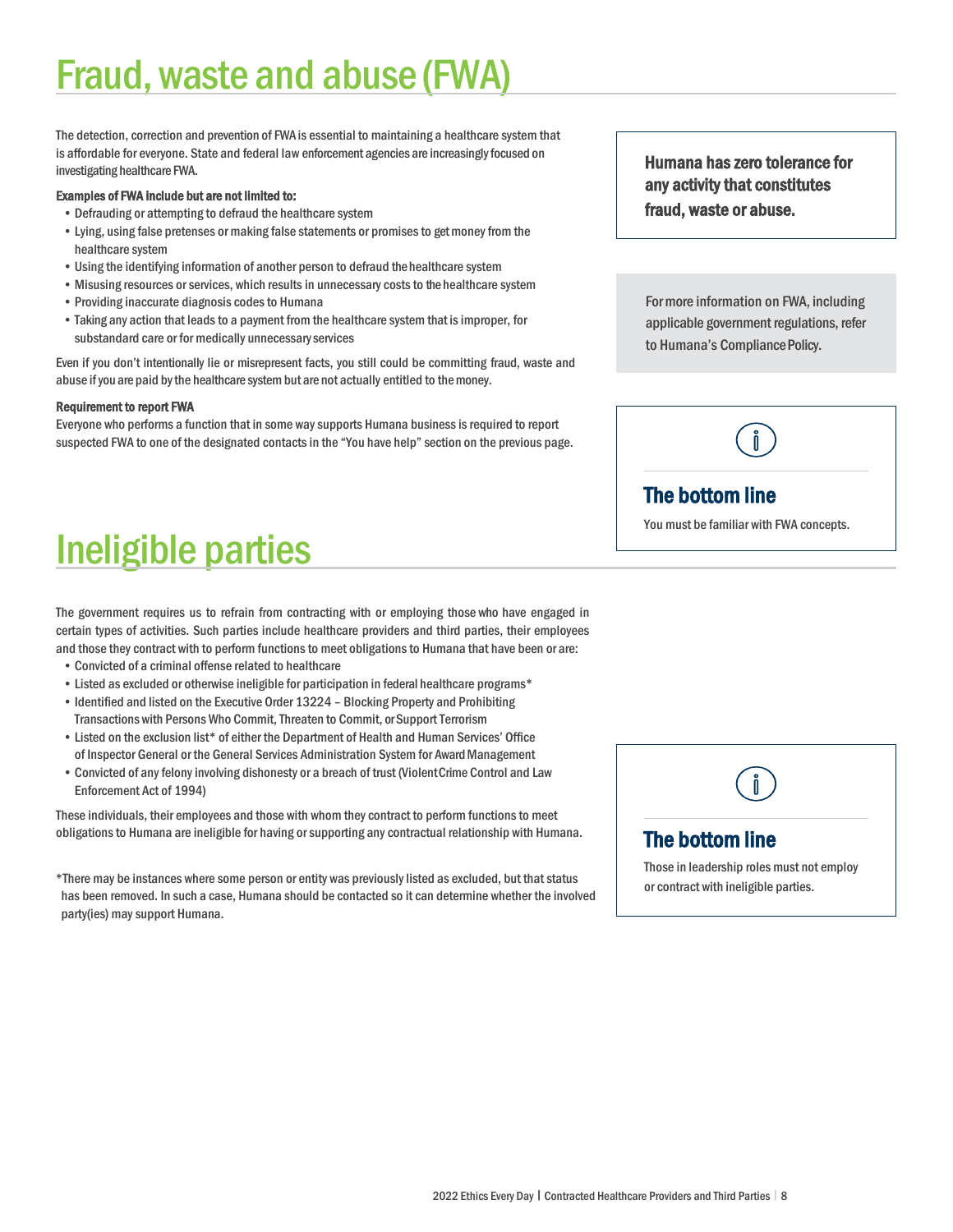# Conflicts of interest

Having a conflict of interest is not necessarily a violation of this document, but failing to disclose the conflict to your organization is a violation. Humana's healthcare providers and third parties must have a policy and procedure in place for those supporting them to disclose any conflicts of interest that could impact support of Humana. Information on conflicts must be collected annually, if their status changes or any new ones arise. Also, the corresponding policy/procedure must outline how conflicts are addressed. If you are unsure if a relationship is a potential conflict of interest, you should disclose it so that it can be evaluated.

## Possible conflicts of interest

Personal, familial or business relationships that could interfere with your organization's ability to meet contractual obligations to Humana may be conflicts of interest.

Additionally, Humana associates must not engage in activities that compete with any of Humana's lines of business nor invest in entities they select, manage or evaluate as an entity supporting Humana. Healthcare providers and third parties must be sensitive to these relationships and avoid creating situations that could encourage a Humana associate to violate these policies.

A good general rule is to avoid any action or association that would be embarrassing to you, yourorganization or Humana if it were disclosed to the public, or that could be perceived as a conflict of interest or appear improper.

# Gifts, favors, job opportunities and entertainment

#### Healthcare providers and third parties:

- •Should never offer or provide, directly or indirectly, anything of value—such as a job, cash, bribes or kickbacks—to any Humana associate, representative, customer or government employee.
- Are expected to understand Humana's business entertainment policies before offering or providing any Humana associate or representative any business entertainment. Business entertainment should never be offered to a Humana associate or representative under circumstances that create an appearance of impropriety.

Accepting or giving gifts, favors, travel and entertainment may create a conflict of interest with your obligationsto Humana and may constitute a violation of law.

Gift giving or receiving that involves healthcare providers or third parties is limited to \$50 fair market value or less in a year. Giving gifts to Medicare or Medicaid beneficiaries has stricter guidelines and limitations that are outlined in the Compliance Policy. This also includes, but is not limited to, meals, favors, travel, tickets or entertainment, prizes, drawings, raffle winnings, gratuities and awards. These policies incorporate government restrictions.

Clarifications: Accepting gifts from or giving gifts to the following is prohibited: 1) A third party having either of the following: a) a contract with a government agency to support the contract Humana has with the agency; and/or

b) a contract with Humana to support that government business; and/or 2) any individual representing an above-referenced third party, or performing or slated to perform work for that third party's support of the government contract.

### Gifts of money or cash equivalent are never permissible.

The Foreign Corrupt Practices Act (FCPA) and other applicable anti-corruption laws prohibit giving any type of gift, payment, entertainment, gratuity or anything of value to a foreign official, political candidate, political party, party official, public international organization, their employees or their representatives for the purpose of obtaining, retaining or directing their business to any person for the purpose of influencing an official act or decision or securing an improper advantage.

The bottom line<br>You must refrain from discussing, giving or offering anything of value, including employment, to anyone on Humana's behalf, unless permitted by law or Humana policy.

Please refer to the Compliance Policy for anti-kickback and anti-inducement provisions that outline the kinds of items that can be given away, their value limits and to whom.

Email the Ethics Office at [ethics@humana.com w](mailto:ethics@humana.com)ith questions about gift cards and gift limits or restrictions, including on a state or local level.



# **The bottom line**<br>You must not make business

decisions motivated by personal considerations or relationships.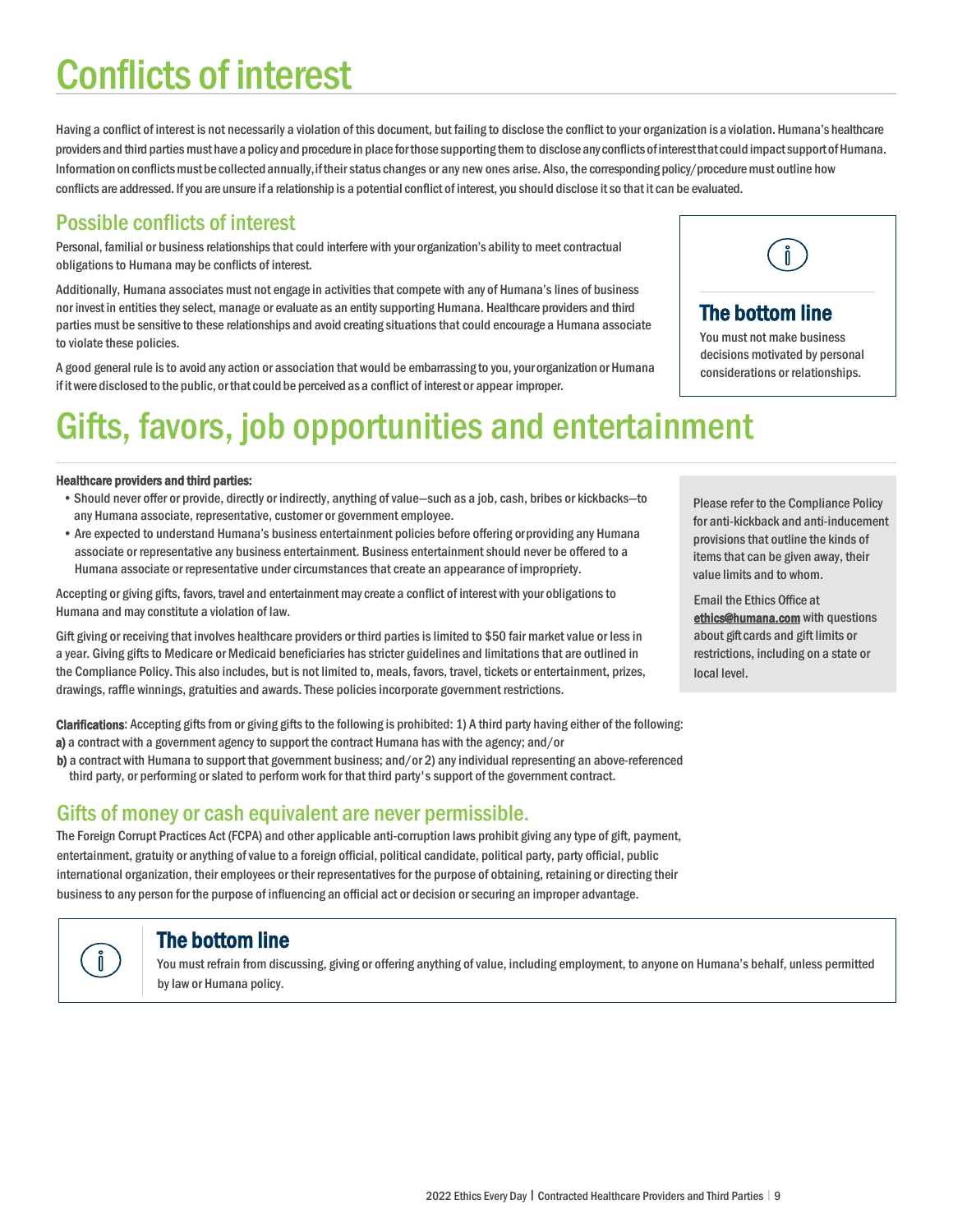# Working with Humana customers



Questions about Humana's cultural competency plan, Humana's expectations and requests for copies of the plan may be directed to:

Civil Rights /American with Disabilities Act (ADA) / Limited English Proficiency (LEP) /Section 1557 / Non-Discrimination Compliance Officer:

#### Steve Amshoff 1-877-320-1235 (toll-free)

- Option 1 for English
- Option 2 for Spanish

[accessibility@humana.com](mailto:accessibility@humana.com) 



**The bottom line**<br>You must treat Humana customers with respect and make every effort to protect their health, safety and welfare

### Cultural competency

Healthcare providers and third parties who interact with Humana customers, including beneficiaries, member representatives and caregivers, must do so in a culturally competent manner. This expectation also applies to those who both support healthcare providers and/or other third parties and interact with any of the above. Meeting this requirement includes:

- Understanding cultural differences and economic disparities in the populations you work with as part of your responsibilities to Humana
- Being knowledgeable about how to work with people from a variety of cultural and economic backgrounds and sensitive to any ongoing clinical challenges that may be in addition to the reason for their seeking treatment or guidance
- Being aware of your own cultural biases

If your organization needs access to interpretation services for Humana beneficiaries to perform a function for Humana, either call Humana or request the member provide your organization with the phone number listed on the back of the member's Humana identification card.

### Safety and welfare

Healthcare providers and third parties must make every effort to protect the health, safety and welfare of the customer.Thisincludes being aware of the signs and symptoms of the following:

- Abuse e.g., physical, sexual or emotional
- Neglect e.g., conduct that could or does result in serious physical or emotional injury
- Exploitation e.g., use of a position of trust to knowingly deceive or intimidate, or deprive of resources, funds or assets

Certain populations, such as the elderly and disabled, are at increased risk for these situations.

### Reporting suspected abuse, neglect or exploitation

If a Humana customer is ever in immediate danger, call 911 or local police. States may require you to immediately report suspected abuse, neglect and exploitation directly to the appropriate state agency(ies). Additionally, any signs of the above must be reported to the Humana care manager, who will determine the appropriate next steps.

If there is no corresponding care manager, report the concern(s) to the Ethics Help Line via one of the options outlined on Page 2.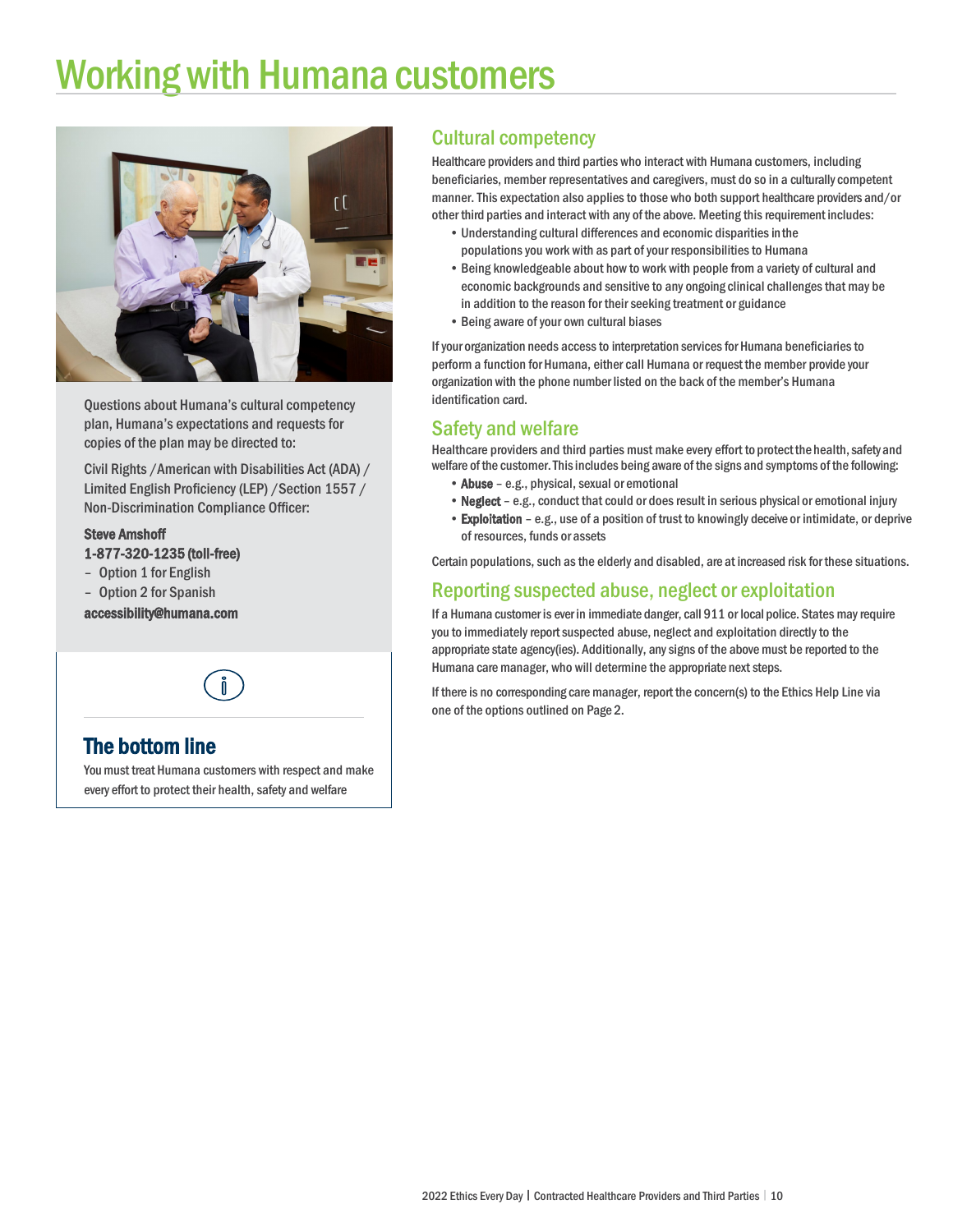# You are safe from retaliation

We strictly prohibit intimidation and/ or retaliation against any associate or healthcare provider or third party who, in good faith:

•Reports an actual or suspected violation of ethical standards, Humana policies or procedures and applicable laws, rules or regulations

#### or

•Participates in the investigation of a suspected ordetected violation

If you suspect such behavior, you must report it to the Ethics Help Line. Contact information is on Page 7.

Additionally, someone who reports information to identify or prevent False Claims act violations may be considered a 'whistleblower'. If so, this person has additional protections under the law, including the right to obtain legal counsel to defend these actions.

### Investigation of suspected violations

Humana promptly investigates any reported issues suspected of being violations of this document, Humana policies or procedures, or applicable laws, rules or regulations. All reported issues are treated as confidentially as possible, yet you may be contacted to provide additional information if you providedyour name at the time of reporting. If contacted, you are expected to cooperate fully in any investigation of an alleged violation. If you want to remain anonymous when reporting an issue, please provide as much information as possible, at the time of reporting, to allow Humana to thoroughly investigate the issue.

When Humana determines it is appropriate, Humana will report any violations of the requirements in this document or Humana policies, Medicare program noncompliance, Medicaid program noncompliance, violations of law, criminal misconduct, any instances of abuse, neglect or exploitation, or FWA to applicable parties. These may include any of the following: the Centers for Medicare & Medicaid Services (CMS), CMS designees, other regulatory agencies, including state Medicaid agencies and/or law enforcement.



**The bottom line**<br>You must not intimidate or retaliate against anyone you interact with in performing your role for Humana. Suspected violations will be investigated.

# **Disciplinary standards**

Violation of this document and other policies and procedures could compromise Humana's integrity and reputation, and result in criminal or monetary penalties or disciplinary action. This disciplinary action may include, but is not limited to, retraining, issuance of a corrective action plan that is tracked to closure or termination ofyourorganization's contract and, based on the violation, the matter being reported to the appropriateauthorities.

 $\mathbf{\r{0}}$ 

Healthcare providers and third parties should promptly take appropriate disciplinary actions for employees and third parties found to be in violation, up to and including termination of contract or employment, and report such action to Humana. Humana may take additional action if deemed necessary.

#### Examples of conduct that may result in disciplinary action

- Authorization of or participation in actions that violate this document or Humana policies
- Failure to report a suspected violation of this document or Humana policies
- Refusal to report a suspected violation of this document or Humana policies
- Refusal to cooperate in an investigation of an alleged violation of this documentor Humana policies
- Failure by a violator's supervisor or manager to detect and report a violation of this document or Humana policies, if such failure reflects inadequate supervision or lack of oversight
- Intimidation of, or retaliation against, an individual for reporting or participating in the investigation of a violation or suspected violation of this document or Humanapolicies
- Intentionally making a false accusation



when violations occur.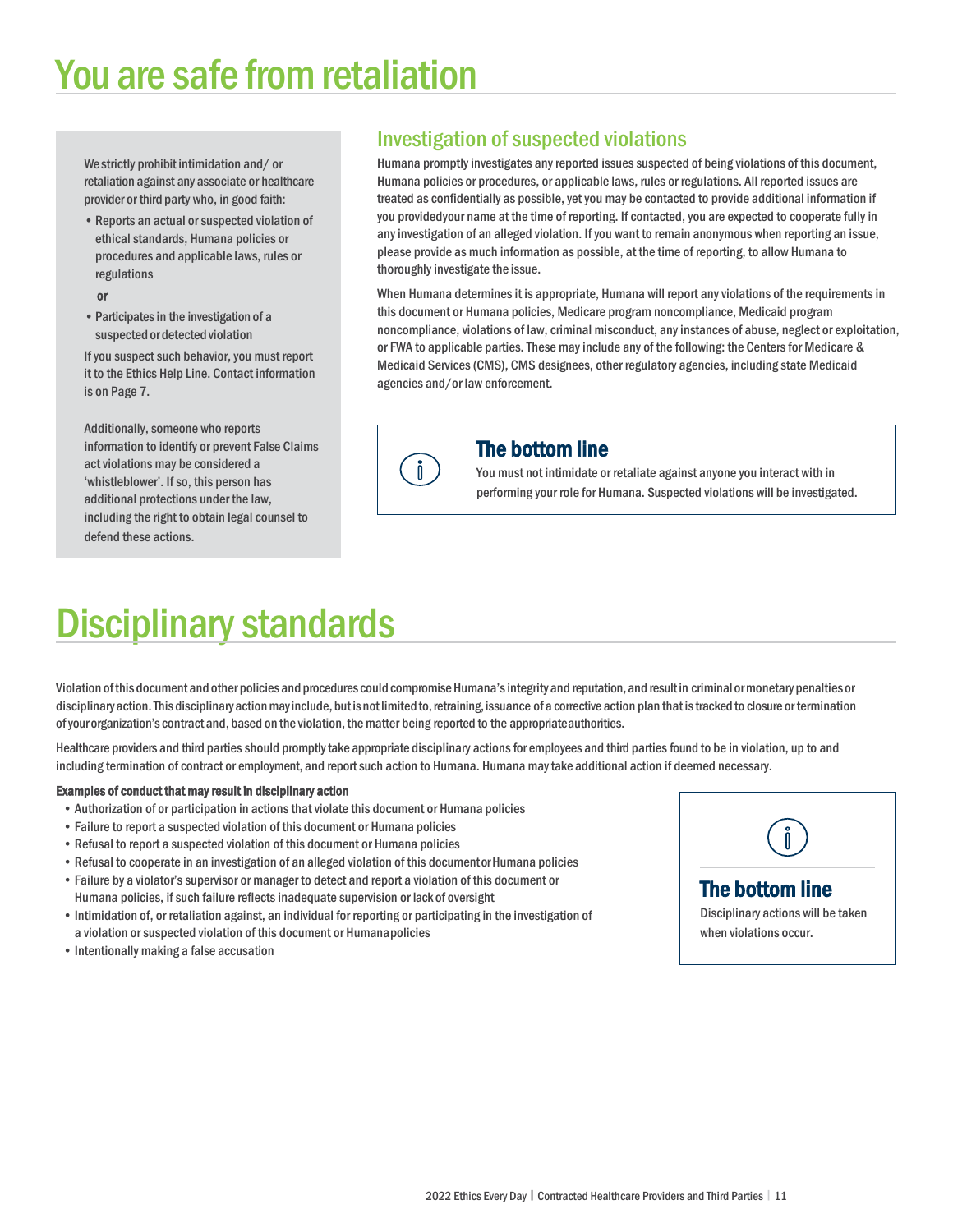# Handling of information



Links to referenced government regulations are in the Compliance Policy.

For those who have a Business Associate Agreement (BAA) with Humana, please refer to the separate Humana Privacy and Security Policy Guidance document that is provided with the BAA for more information on this topic.

# **The bottom line**<br>You must assure the proper handling

of information while performing a function for or related to Humana. There are different types of information, such as company vs. personal, and requirements specific to each type exist, based on whether it is public, internal, restricted or confidential. For every type, handling of information while performing functions for or related to Humana must uphold trust in Humana by assuring the following, as applicable to the type of information involved:

Accuracy: Providing accurate and truthful information in any transaction is required.

- Of particular note, healthcare providers are responsible for submitting truthful, complete and accurate risk adjustment data to Humana, alongwith appropriately documenting diagnoses in the medicalrecord.
- If asked, healthcare providers and third parties have an obligation to provideaccurateand complete information to auditors about the status of financial, operational and compliance risks and controls related to their business with Humana.

Privacy: Disclosing beneficiary and member information only on a need-to-know basis.

- This includes following the privacy rules of the Health Insurance Portability and Accountability Act of 1996(HIPAA).

Security: The Health Information Technology for Economics and Clinical Health Act (HITECH) clarifies how to secure protected health information appropriately from an information technology perspective, while organizational policies and processes need to be in place to assure information is properly stored, transferred or discarded, if retention requirements have been satisfied.

#### Policies and procedures

Humana has internal controls and procedures designed to direct and track proper storage and disclosure of information, as well as detect and prevent, report, investigate and track inappropriate usage and disclosure of information, as well as illegal activities.

Healthcare providers and third parties are expected to have measures in place to affirm sufficient handling of information. A few examples are:

- •Privacy and security training program for employees and thirdparties
- •Confidentiality agreements, where applicable
- •A procedure forthe required return/destruction of protected health information (PHI) if an agreementinvolving the support of Humana isterminated
- •A procedure for restricting the marketing ofPHI

#### Information disclosure

Humana's written approval must be acquired by organizations designated as business associates before any confidential Humana information may be provided to any contractor, including a subcontractor and independent contractor, outside of the United States. Unauthorized disclosure of, or access to, confidential information, within or outside of an organization, may result in contract termination, as well as civil and criminalpenalties.

#### Your concerns

Healthcare providers and third parties, or those who perform functions for them, who question whether handling of any information is proper, or believe they have been asked to withhold information from auditors, are required to immediately call the Ethics Help Line via one of the following methods: 1-877-5-THE-KEY

[www.ethicshelpline.com](http://www.ethicshelpline.com/) 

#### Reporting a privacy or security breach

Guidance for how to report a privacy or security breach is outlined in the "You have help" section on Page 7.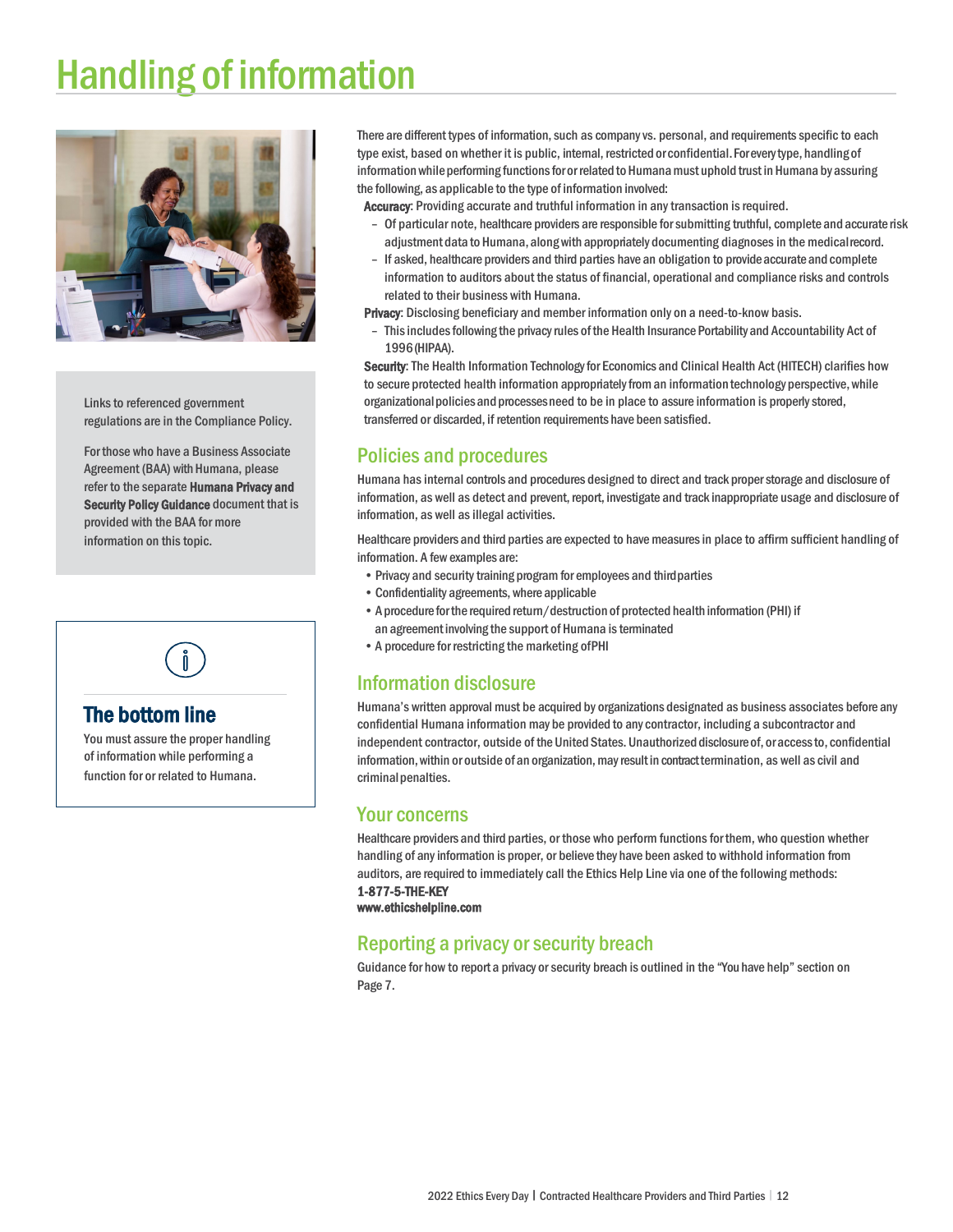# Foundation for approach to business

Humana's Compliance Policy provides more information on applicable laws and regulations that impact the relationship that your organization and you have with Humana.

Direct clarification requests to: [compliance@humana.com](mailto:compliance@humana.com) 

### Corporate social responsibility

Our proactive commitment extends beyond compliance, as we are dedicated to making business decisions to improve the health and well-being of our members, our associates, the communities we serve and our planet.

For more information: [Humana.com/about/corporate](http://humana.com/about/corporate) 

**The bottom line**<br>You must follow all applicable laws, rules and regulations.

#### **Overview**

Humana's approach to business starts with laws and regulations. Those that impact Humana's operations are ones you and your organization should be familiarwithtosufficientlyfulfill contractual obligations to Humana. Examples of such laws and regulations include, but are not limited to, these topics:

- Prohibitions on:
- Inducing referrals or recommendations related to an item, service or plan enrollment paid for in whole or in part under a federal or state healthcare program. This could take many forms, such as gifts, rebates, etc.
- Filing or conspiring to file false claims.
- Retaliating against someone who reports suspected misconduct.
- Improperly using cash value options of a covered product to facilitate money laundering or finance terrorist activity.
- Requirements and restrictions regarding:
- Doing business with the government, accrediting agencies, and foreign governments, contractors or consultants.
- Receiving contractor bid or proposal information that would give Humana an unfair competitive advantage.
- Giving, discussing or offering anything of value, including employment, to a procurement official.

Healthcare providers and third parties, their employees and those they contract to perform functions to meet obligations to Humana must never:

- Destroy or alter any document or record in anticipation of a request forthe document or record by a government agency or court.
- Lie or make false or misleading statements to any governmentinvestigator.
- Persuade or attempt to persuade anyone to provide false ormisleading information to a government investigator.

Humana's policy is to avoid even the appearance of impropriety. Related violations committed by healthcare providers, their employees or those they contract to perform functions to meet obligations to Humana could be punishable by fines and imprisonment, loss of government contracts and/or suspension or exclusion from participating in federal procurement opportunities.

## Contracting obligations

 $\mathring{\mathbb{I}}$ 

Humana must be notified prior to you or your organization subcontracting any work in support of Humana, regardless of whether the proposed work is to be performed on or offshore. Written agreements must be maintained with any subcontractors supporting functions the contracted healthcare provider or third party is contracted to perform for Humana.

Note: There are specific Medicare and Medicaid requirements around performing work offshore to support a Humana contract. Humana's approval is required before any offshore arrangements are executed or changed. For additional information, please refer to the Compliance Policy for Contracted Healthcare Providers and Third Parties.

## Environmental commitment

Humana is committed to conducting its business operations in an environmentally responsible manner and in compliance with all applicable laws and regulations.

Your organization is expected to support this commitment by:

- Operating in full compliance with both the letter and spirit of environmental, health and safetylaws and regulations applicable to your business(es), including the integration of sound environmental, health and safety practices into your everyday activities.
- Reporting any environmental, health and safety concerns in connection with your Humana business dealings.
- Identifying opportunities to improve your environmental, health and safety programs.
- •Implementing emergency preparedness plans, ifnecessary.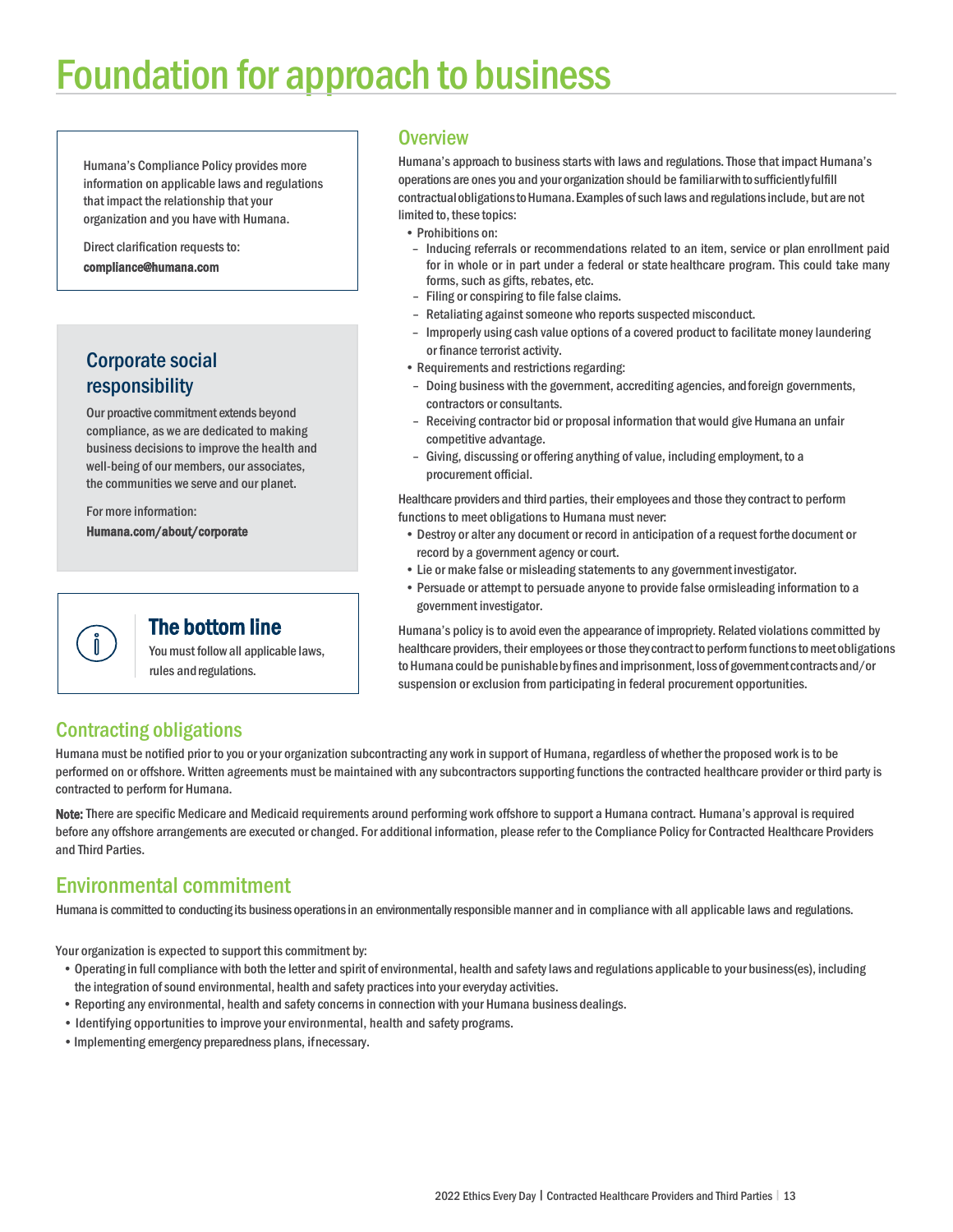# **Index**

### A

| Abuse (of Humana customers)                  | 10             |
|----------------------------------------------|----------------|
| Accurate and truthful information            | 12             |
| Anti-kickback and anti-inducement statutes   | 9              |
| Anti-money laundering                        | 13             |
| В                                            |                |
| <b>Breach</b>                                | 7, 8, 12       |
| C                                            |                |
| Chief compliance officer                     | $\overline{2}$ |
| <b>CMS</b>                                   | 5, 8, 10       |
| <b>Confidentiality agreements</b>            | 12             |
| Confidential, reporting of ethics violations | 7, 10, 12      |
| <b>Conflict of interest</b>                  | 9              |
| <b>Cultural competency</b>                   | 10             |
| D                                            |                |
| Disciplinary                                 | 11             |
| <b>Disclosure</b>                            | 6, 12          |
| F                                            |                |
| Entertainment                                | 9              |
| <b>Environmental responsibility</b>          | 13             |
| <b>Ethical principles</b>                    | 2, 5           |
| <b>Ethics Help Line</b>                      | 5, 7, 10, 12   |
| <b>Ethics Office</b>                         | 5, 7, 9        |
| <b>Ethics violations</b>                     |                |

#### F

| <b>False accusation</b>                            | 11         |
|----------------------------------------------------|------------|
| <b>False claims</b>                                | 13         |
| Favors                                             | 9          |
| <b>Foreign Corrupt Practices Act</b>               | 9          |
| Foreign governments, contractors or consultants    | 13         |
| Fraud, waste and abuse                             | 3, 4, 7, 8 |
| G                                                  |            |
| Gifts, favors, job opportunities and entertainment | 9, 13      |
| Government                                         | 8, 9, 13   |

failure to report 11 investigation of 7, 10, 11 reporting of 6, 7, 10, 12,13

#### H

| <b>Handling of information</b>           | 12          |
|------------------------------------------|-------------|
| Humana's ethical principles              | 2, 5        |
| Humana's leaders' responsibilities       | 1,4         |
|                                          |             |
| Information                              |             |
| accuracy                                 | 12          |
| privacy                                  | 12          |
| security                                 | 12          |
| Intimidate/Intimidation                  | 3, 10, 11   |
| Investigation of violations              | 10          |
| М                                        |             |
| <b>Medicare</b>                          | 5, 8, 9, 10 |
| N                                        |             |
| <b>Neglect (of Humana customers)</b>     | 10          |
| Notable changes                          | n/a         |
|                                          |             |
| Privacy or security violations           | 7, 12       |
| Prohibition on retaliation               | 11          |
|                                          |             |
| Reporting suspected ethics violations    | 6, 10       |
| Retaliation/retaliating                  | 10, 13      |
|                                          |             |
| Safety and welfare (of Humana customers) | 10          |
| Security or privacy violations           | 12          |

The information disclosed in this document, including all designs and related materials, is the valuable property of Humana Inc. and its affiliates. Humana reserves all copyright, patent and other proprietary rights to this document, including all design, manufacturing, reproduction, use and sales rights thereto, except to the extent such rights are expressly granted to others. Except for your organization's internal use, which includes training entities downstream from Humana, reproduction of this document or portions thereof without prior written approval of Humana is prohibited.